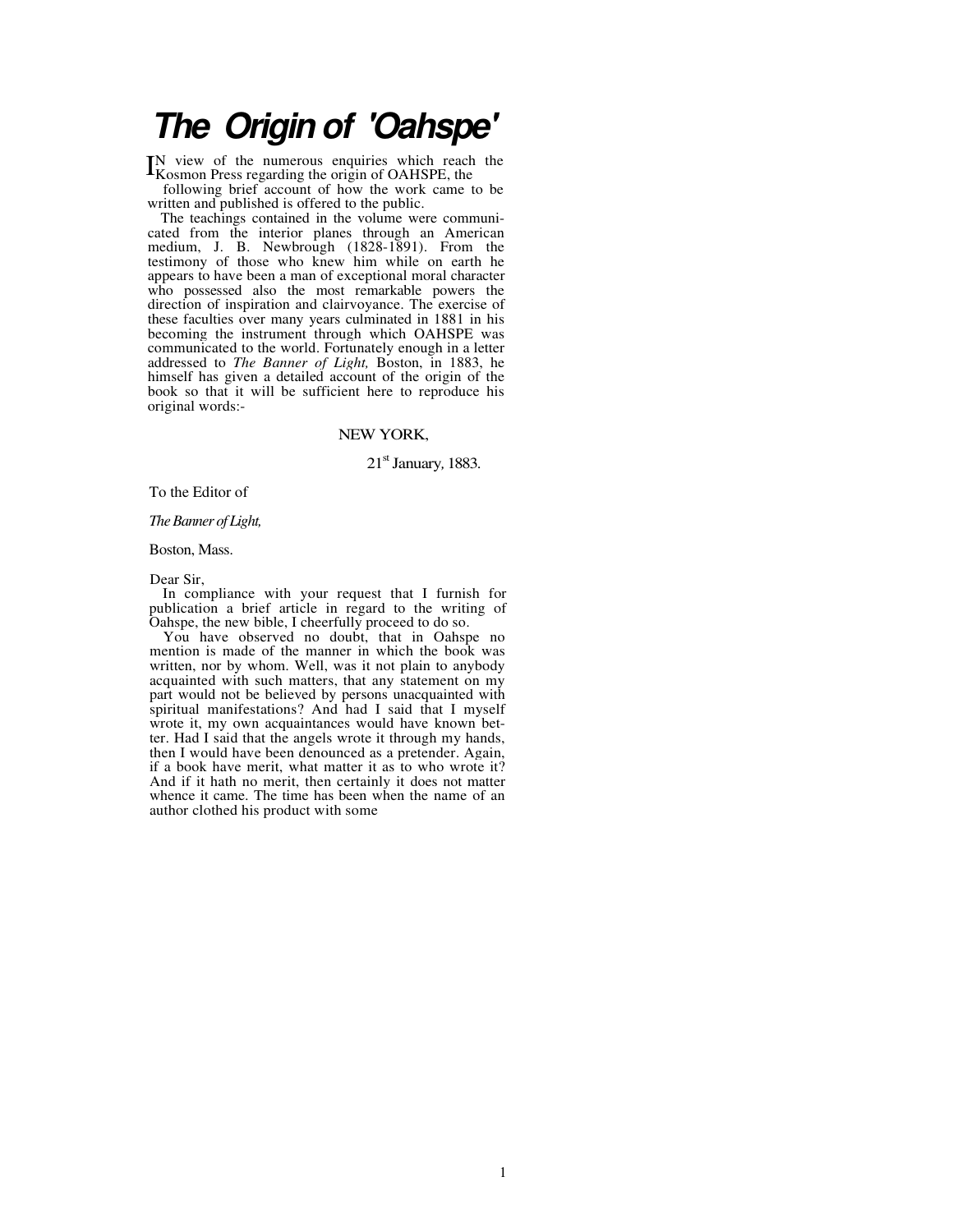sort of authority. I rejoice that that day is past; that manworship is at an end and that all books, including Bibles are perused not as authorities but as pastimes, to lead us nearer and nearer to the Everlasting Light. And if a man turn out a good book, I accord him little more credit than I would a ripe apple for being on the sunny side of the tree. But I rejoice most of all because our Heavenly Father, through his angels co-operating with our forefathers, provided us a government that protects us in publishing our highest conceptions, regardless of creeds or dogmas. Why, to-day we have Protestant preachers in their pulpits denying the inspiration of the Old and New Testaments, and only in the slightest possible degree less than Thomas Paine. They begin to judge so-called sacred books according to what they are and not by a supposed authority. This is progress, undoubtedly.

On reflecting on these things, it was concluded to publish the first edition of Oahspe without any reference to its authorship. No attempt has been made to conceal the method in which it was written, but most of the particulars have been told from time to time to inquiring friends.

Briefly, then, Oahspe was mechanically written through my hands by some other intelligence than my own. Many spiritualists are acquainted with this automatic movement of the hands, independent of one's own volition. There are thousands and thousands of persons who have this quality. It can also be educated, or rather, the susceptibility to external power can be increased. In my own case I discovered, many years ago, in sitting in circles to obtain spiritual manifestations, that my hands could not lie on the table without flying off into these "tantrums". Often they would write messages, left or right, backward or forward, nor could I control them in any other way than by withdrawing them from the table. Sometimes the power thus baffled would attack my tongue, or my eyes, or my ears and I talked and saw and heard differently from my normal state. Then I went to work in earnest to investigate spiritualism, and I investigated over two hundred mediums, travelling hundreds and hundreds of miles for this purpose. Often I took them to my own house and experimented with them to my heart's content. I found that nearly all of them were subject to this involuntary movement of the hands, or to entrancement. They told me it was angels controlling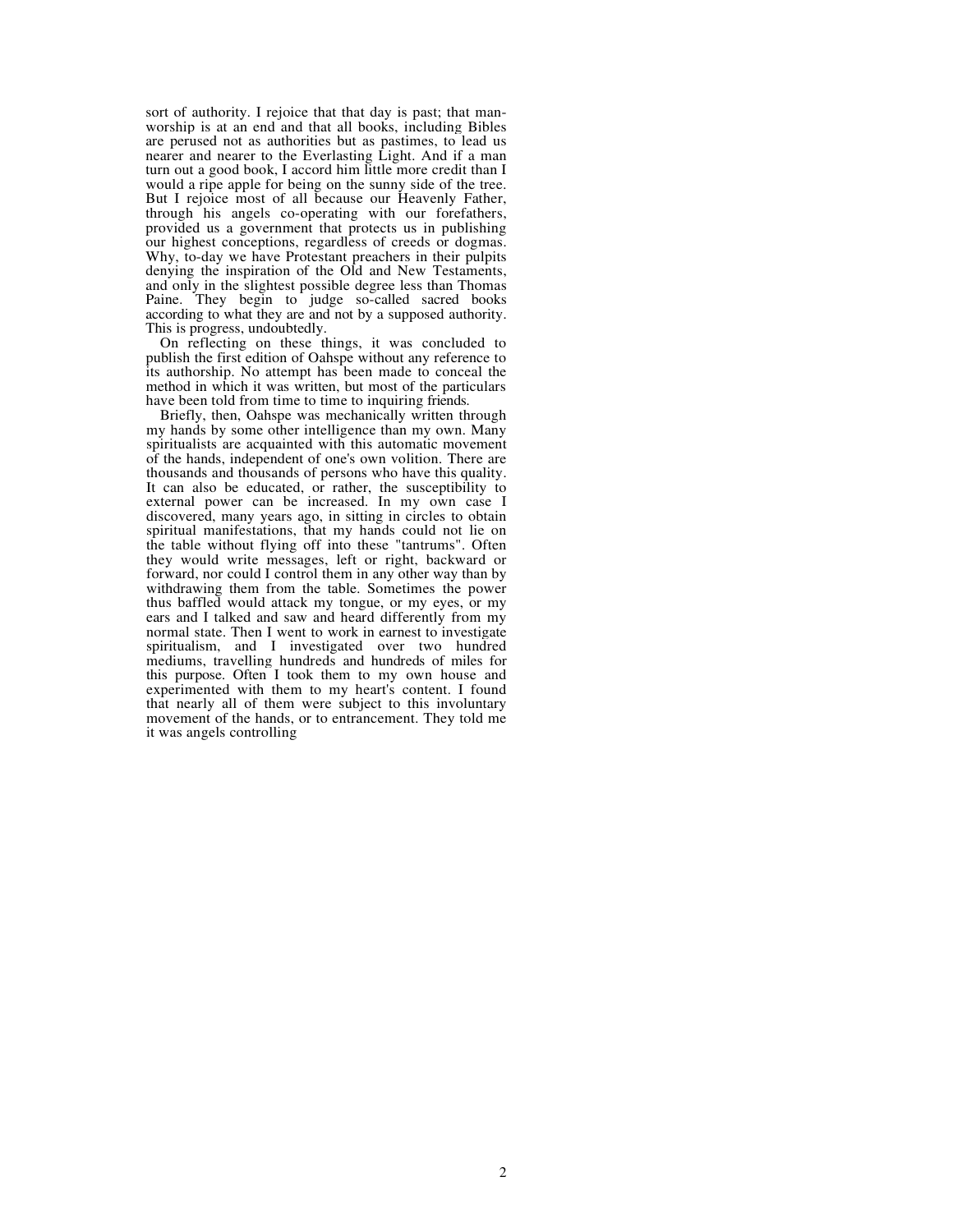them. In course of time, about ten or fifteen years, I began to believe in spiritualism. But I was not satisfied with the Communications; I was craving for the light of heaven. I did not desire Communications from friends or relatives, or information about earthly things; I wished to learn something about the spirit-world; what the angels did, how they travelled and the general plan of the universe. So, after a while, I took it into my head that wise and exalted angels would commune better with us if we purified ourselves physically and spiritually. Then I gave up eating flesh and fish, milk and butter and took to rising before day, bathing twice a day and occupying a small room alone, where I sat every morning half an hour before sunrise, recounting daily to my Creator my short-comings in governing myself in thought and deed. In six years' training I reduced myself from two hundred and fifty pounds down to one hundred and eighty: my rheumatism was all gone and I had no more headaches. I became limber and sprightly. A new lease of life came to me.

Then a new condition of control came upon my hands; instead of the angels holding my hands as formerly, they held their hands over my head (and they were clothed with sufficient materiality for me to see them) and a light fell upon my hands as they lay on the table. In the meantime I had attained to hear audible angel voices near me. I was directed to get a typewriter, which writes by keys, like a piano. This I did and I applied myself industriously to learn it but with only indifferent success. For two years more the angels propounded to me questions relative to heaven and earth, which no mortal could answer very intelligently. I always look back on those two years as an enigma. Perhaps it was to show me that man is but an ignoramus at best; perhaps I was waiting for constitutional growth to be good. Well, one morning the light struck both my hands on the back and they went for the typewriter, for some fifteen minutes, very vigorously. I was told not to read what was printed and I had worked myself into such a religious fear of loosing this new power that I obeyed reverently. The next morning, also before sunrise, the same power came and wrote (or printed rather) again. Again I laid the matter away very religiously, saying little about it to anybody. One morning I accidently (seemed accidental to me) looked out of the window and beheld the line of light that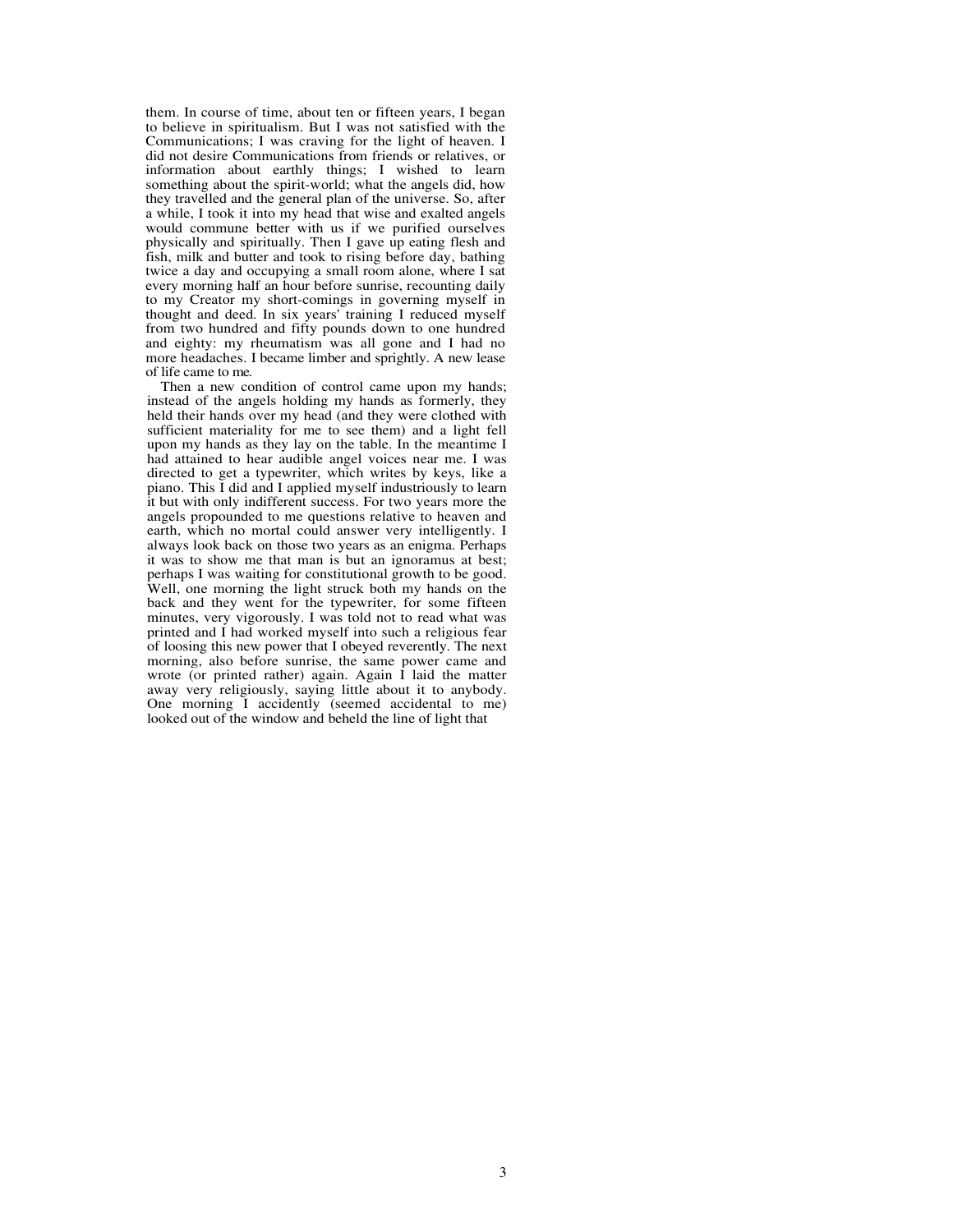rested on my hands extending heavenward like a telegraph wire towards the sky. Over my head were three pairs of hands, fully materialised; behind me stood another angel, with her hands on my shoulders. My looking did not disturb the scène; my hands kept right on, printing . . . printing.

For fifty weeks this continued every morning half an hour or so before sunrise, and then it ceased, and I was told to read and publish the book Oahspe. The peculiar drawings in Oahspe were made with pencil in the same way. A few of the drawings I was told to copy from other books, such as Saturn, the Egyptian ceremonies, etc.

Now during all the while I have pursued my vocation (dentistry) nor has this matter nor my diet (vegetables, fruit and farinaceous food) detracted any from my health or strength, although I have continued this discipline for upwards of ten or more years. I am firmly convinced that there are numberless persons who might attain to marvellous development if they would thus train themselves.

A strict integrity to one's highest light is essential to development. Self-abnegation and purity should be the motto and discipline of everyone capable of angel communion.

### Yours truly, J. B. NEWBROUGH

Newbrough immediately printed and published the manuscript, the first edition of the work, a folio, being issued in New York and London in 1882. A second edition, a quarto, and cheaper in price, was published in Boston and London in 1891. This contained in addition, a series of reproductions of paintings of great spiritual teachers made by the author when in the trance state. They were not, however, an integral part of the original work.

Half a century later, in 1936, the Kosmon Press in California acquired a number of sheets of this imprint (including two important pages which for some reason were not included therein) and issued a new edition, which is now obtainable in America.

The first cheap edition was one which was printed privately in England in 1912 but which is now no longer in circulation. It may be identified through the fact that plates are all bound together at the end of the volume.

Almost at the same time here appeared the first English edition (also at a low price) issued by the Kosmon Press in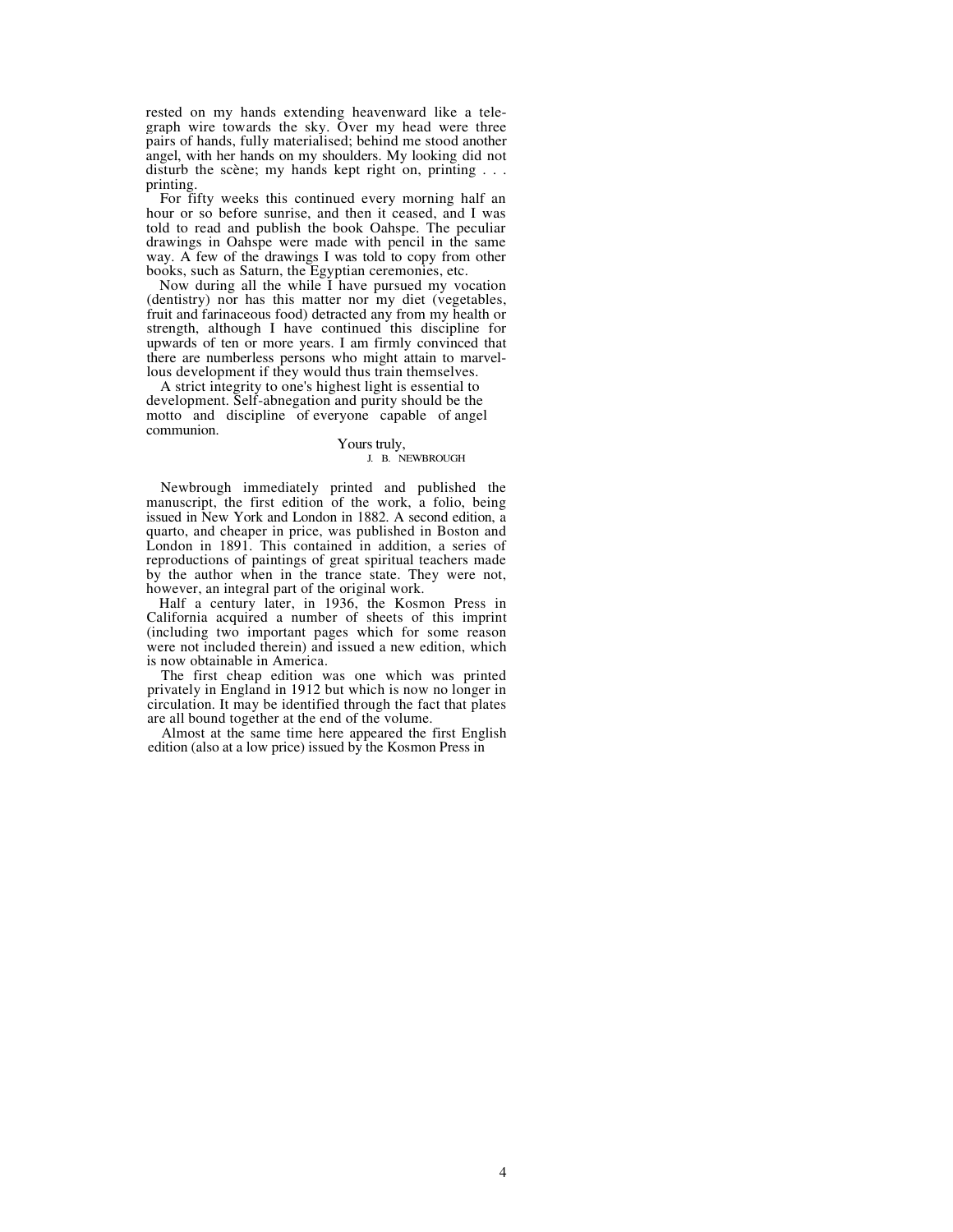London. A revised edition was published in London. Sydney and Melbourne in 1926.

As to the original manuscript of OAHSPE, from which all these editions ultimately take their authority, for some time after Newbrough's death, this was kept in the basement of a house in El Pasco, Texas, until it was ultimately destroyed by a flood. Although this happening may appear to be unfortunate from the point of view of the scholar and the archeologist, it is clear also that there was thereby avoided all danger that authority should come to be vested in a historical document rather than in that interior light of the soul in which OAHSPE itself teaches man to place his trust.

It appears, however, that the destruction of the manuscript took place only when its correspondence with the printed version had already been carefully established. In the Preface to the second edition it is stated that although certain errors had crept into the first edition they had been thoroughly eliminated by comparision with the original, which was then (1891) still in existence. As Newbrough died the same year in April, it is just possible that hè himself was able to undertake the task before he passed over.

With regard to the contents of this extraordinary book, it will suffice here to say that it contains detailed teachings regarding the Creator and His relation to Man and the Universe; the history of the earth and its heavens for the past 24,000 years; the principles of cosmogony and cosmology, embracing a completely revolutionary conception of physics; the nature of the angelic worlds and their relation to the earth; the origin of man and his path onwards and upwards during life and after death towards spiritual emancipation; the principles of an enlightened morality; the lost keys to all the different religious doctrines and symbols in the world; the history of the great teachers who have been sent to humanity in different cycles; the character of the civilisation which will supersede that in which we are at present living and a mass of remarkable teachings regarding metaphysics, rites and ceremonies, magic, prophecy and the like.

Like all Bibles, OAHSPE is so conceived that it can profitably be read on every level. The simple may find set forth therein that which they need to know, while the philosopher, the rnystic and the estoercist will never exhaust the profundity of its more recondite pages.